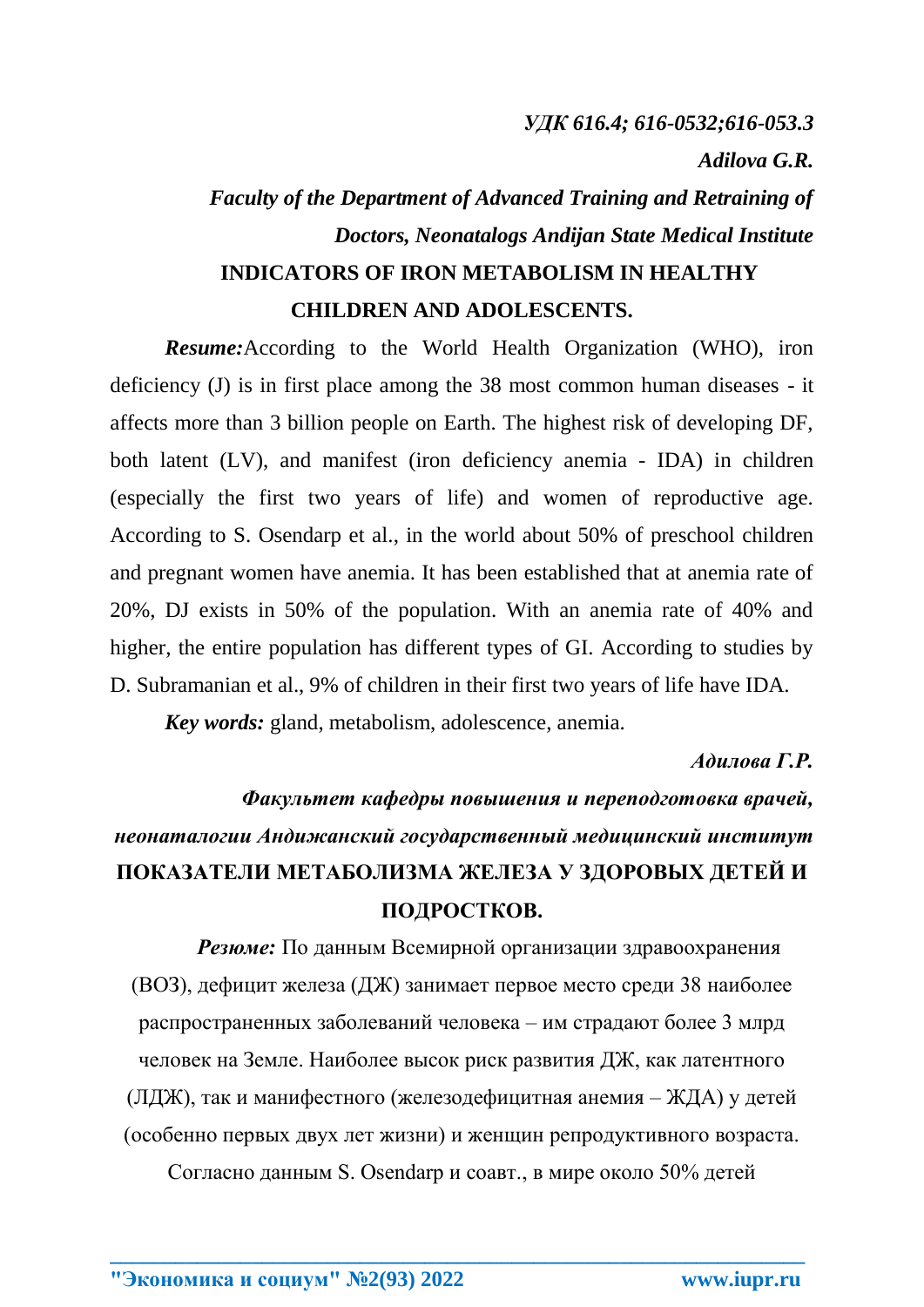дошкольного возраста и беременных женщин имеют анемию.

Установлено, что при частоте анемии 20% ДЖ существует у 50% населения в популяции. При частоте анемии 40% и выше вся популяция имеет различные виды ДЖ. Согласно исследованиям D. Subramanian и

соавт. , 9% детей первых двух лет жизни имеют ЖДА.

*Ключевые слова :* железа, метаболизм, подростковой возраст, анемия.

**Introduction.** Iron deficiency conditions (IDC) still remain one of the most urgent health problems around the world due to their widespread prevalence, especially among infants, adolescents, menstruating women, who are high-risk groups for the development of iron deficiency (J). According to WHO data, every 5-6 inhabitants of our planet have a JV of one or another degree of severity [2,3,7].

In young children, the development of J is mainly associated with the alimentary factor[1,3,5], and in adolescents - with puberty spurt, reduced diets, chronic diseases, against the background of which menarche occurs in girls, menstrual function disorders are registered[2,7,8], while in young men there is a rapid increase in muscle mass .

Iron deficiency occurs as a result of a long-term negative balance of iron, the reasons for which are either its insufficient intake into the body, or its increased consumption, sometimes a combination of both reasons. Iron is an essential trace element inherent in all living things on earth, it participates in the implementation of the basic functions of life support. These are, first of all, the production of iron-containing molecules (hemoglobin, myoglobin, etc.) and the normal functioning of iron-dependent reactions (involved in the production of interleukins, T-killers, T-suppressors, metalloenzymes, maintaining the prooxidant-antioxidant balance, etc.). Iron reserves are a buffer that protects the body from the development of J in various adverse situations.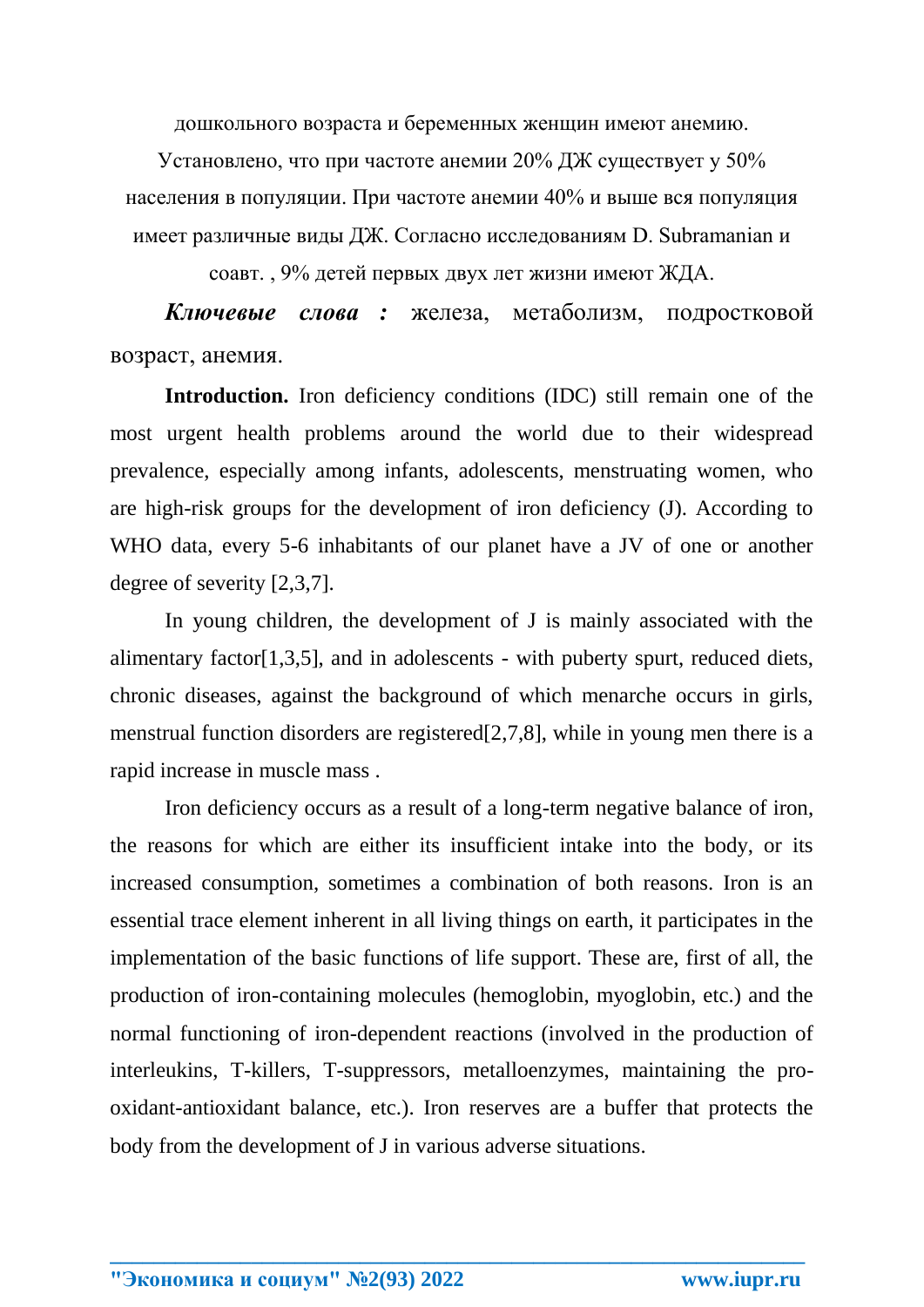It becomes obvious that J has a systemic effect on the vital functions of the body, especially during critical periods of growth and mental development. In young children, this is manifested by a delay in psychomotor development (delayed speech skills, impaired movement coordination, changes in behavioral reactions, etc.), in adolescents; - impaired cognitive functions and mental abilities (decrease. memory, concentration of attention and motivation for learning, emotional lability, increased anxiety, etc.), in adults-a deterioration in the quality of life (insufficient vital activity and apathy, lack of motivation to achieve goals, low self-esteem, etc. It should be noted that in many even highly developed countries, where the diet of nursing women contains a sufficient amount of iron, " 4-6% of infants still develop JD, among adolescent girls the frequency of IDD reaches 13-14%, among young men-3-4%. After treatment with ferropreparations (AF) and replenishment of the iron depot, the impaired functions are quickly restored, but in some children the consequences of J can persist for a long time and even for life. WHO attaches global importance to this problem and requires universal attention" and actions aimed at combating iron deficiency[2,6,8].

At the same time, in our country, despite the medical examination of the children's population and the widespread introduction of laboratory tests that assess the indicators of iron metabolism, many aspects of the pathogenesis, diagnosis, consequences and treatment possibilities of IDD remain insufficiently studied from the standpoint of modern science and practice. The role of iron metabolism disorders in infectious and inflammatory diseases (IVD) is not always clearly understood. From a clinical point of view, this seriously hinders the understanding of the essence of pathophysiological processes in IDA and anemia associated with IVD, hinders the development and implementation of evidence-based laboratory markers of J, hinders the development of modern protocols for the diagnosis, treatment and prevention of IDD.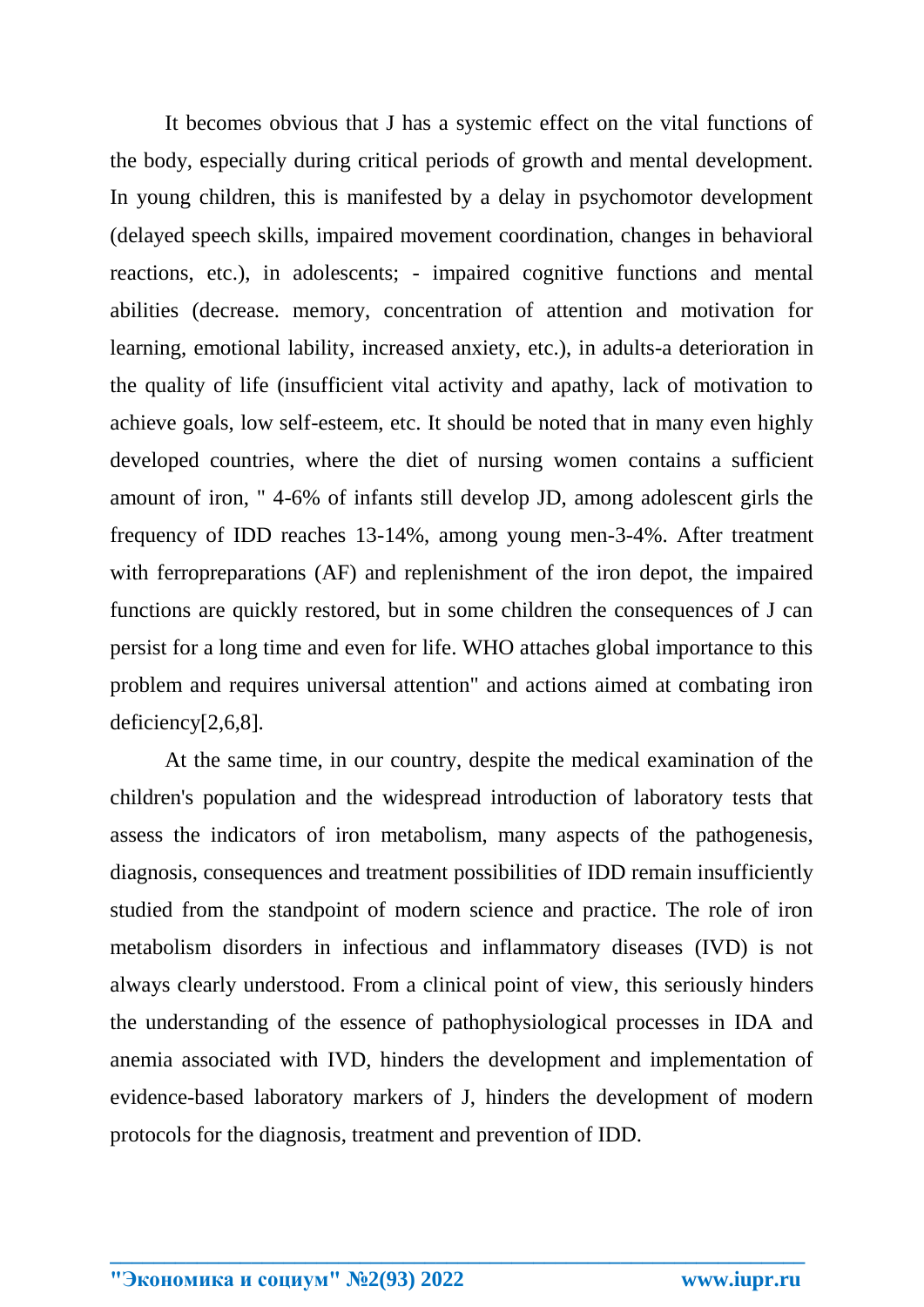**The purpose of the study.** The purpose of this work was to establish the age-related features of iron metabolism and the state of hematopoiesis factors in normal and pathological conditions, including the antenatal period, and to improve the laboratory and clinical diagnosis of its disorders to justify effective treatment methods and develop optimal schemes for the prevention of IDC at the present stage.

**Materials and methods of research:** A large clinical material was used to study the parameters of iron metabolism in more than 105 children and adolescents from different societies and it was confirmed that in infants, iron is primarily associated with the alimentary factor and the social status of the family.

**Results of the study:** In accordance with this goal, during the early human ontogenesis, the values were determined and the interaction of ironcontaining and iron-regulating proteins and a number of other compounds reflecting iron metabolism was studied (alkaline and acidic isoforms of ferritin, iron, Tf, EPO, rTfR, vit. B12, folates, hepcidin); the levels of cytokines (TNF-a, IL-6) involved in the regulation of iron metabolism were measured.

The examined fetuses and newborn children, depending on the gestational age (GW), were divided into groups, in each of which the values of the studied indicators were determined: in fetuses 5-10 weeks (groups 1 and 2) - in total in all tissues, in fetuses 11-15 weeks (group 3) -separately in liver and spleen tissues, in developing fetuses 26-35 weeks (groups 4 and 5), as well as in newborn children 35-41 weeks (groups 6 and 7) - in umbilical cord blood. The regularities of the formation of iron metabolism in early human ontogenesis associated with the gestational age of the fetus are established, as evidenced by a significant correlation of GW with the level of iron (g=0.9398, p<0.001), alkaline phosphatase (g=0.9597, p<0.0001), rTfR (g-0.9293, p<0.0001), hepsidin (g=0.8183, p<0.001), EPO (g=0.8889, p<0.0001), FE (g=0.8889, p<0.0001), 0.9297, p < 0.0001).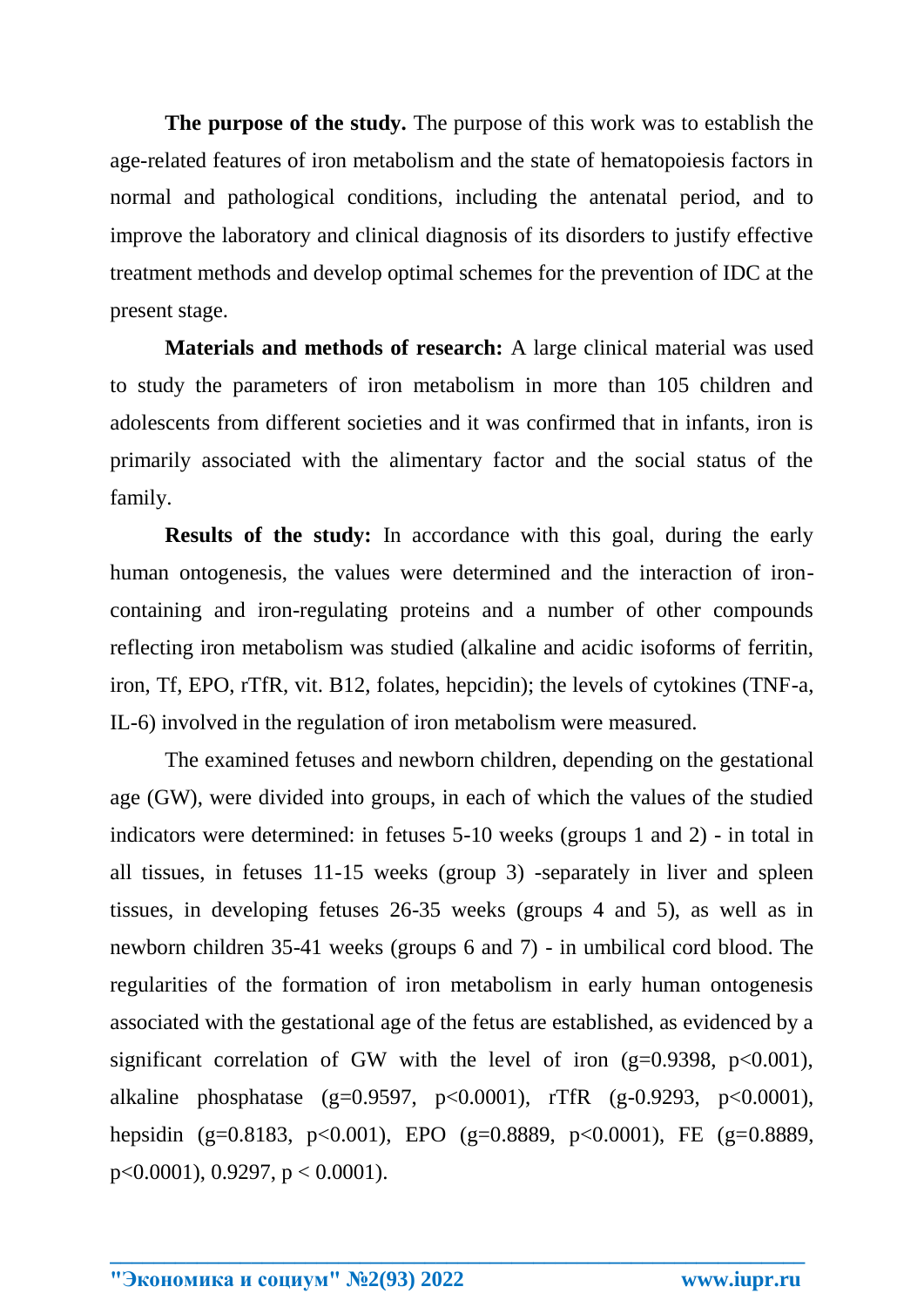The participation of iron - containing and iron-regulating proteins in maintaining high activity of proliferative and plastic processes is confirmed by close relationships between the content of iron and alkaline phosphatase ( $g=$  -0.894, p<0.0001), alkaline phosphatase and rTfR (1=0.8399, p<0.0001), alkaline phosphatase and EPO (g=0.9193, p<0.0001), iron and hepsidin (g=0.8897,  $p<0.001$ ), PE and EPO (g=0.9067,  $p<0.0001$ ), which makes it possible to use the indicators of alkaline phosphatase, rTfR and hepcidin as important prognostic markers of intrauterine development disorders, and EPO and EF-to assess the degree of hypoxia.

It was found that the highest pro-inflammatory pattern of cytokines (IL-6 and TNF-a) is characteristic only for early embryogenesis (before the formation of the placenta), the further dynamics of their content during intrauterine development reflects a clear balance of the processes of alteration and apoptosis, as indicated by a reliable correlation between TNF-a and alkaline phosphatase  $(g=0.9197, p=0.00001)$ , TNF-a and rTfR  $(g=0.8789, p<0.0001)$ .

**Conclusions:** It was found that even simple dietary measures (exclusion of whole milk from the diet, inclusion of products rich in iron, their separate use with products that inhibit iron absorption) can reduce the incidence of IDA in young children by 1638%, the rehabilitation period of children and adolescents with IDA - in 80.7% of cases.

Reducing the frequency of IDD in children and adolescents is possible only with the joint work and efforts of pediatricians, parents, social services workers, which will allow timely prevention of JD in high-risk groups.

#### **LIST OF LITERATURE**

1. Adamyan J. B., Kulakov I. I., Andreeva E. N. Endometriosis. M.: Medicine 2006,: 124-135.

2. Afanasyev I. B., Korkina L. G. Diagnostic methods for determining oxidative stress. Method, recommendations. Moscow: RSMU, 2000.